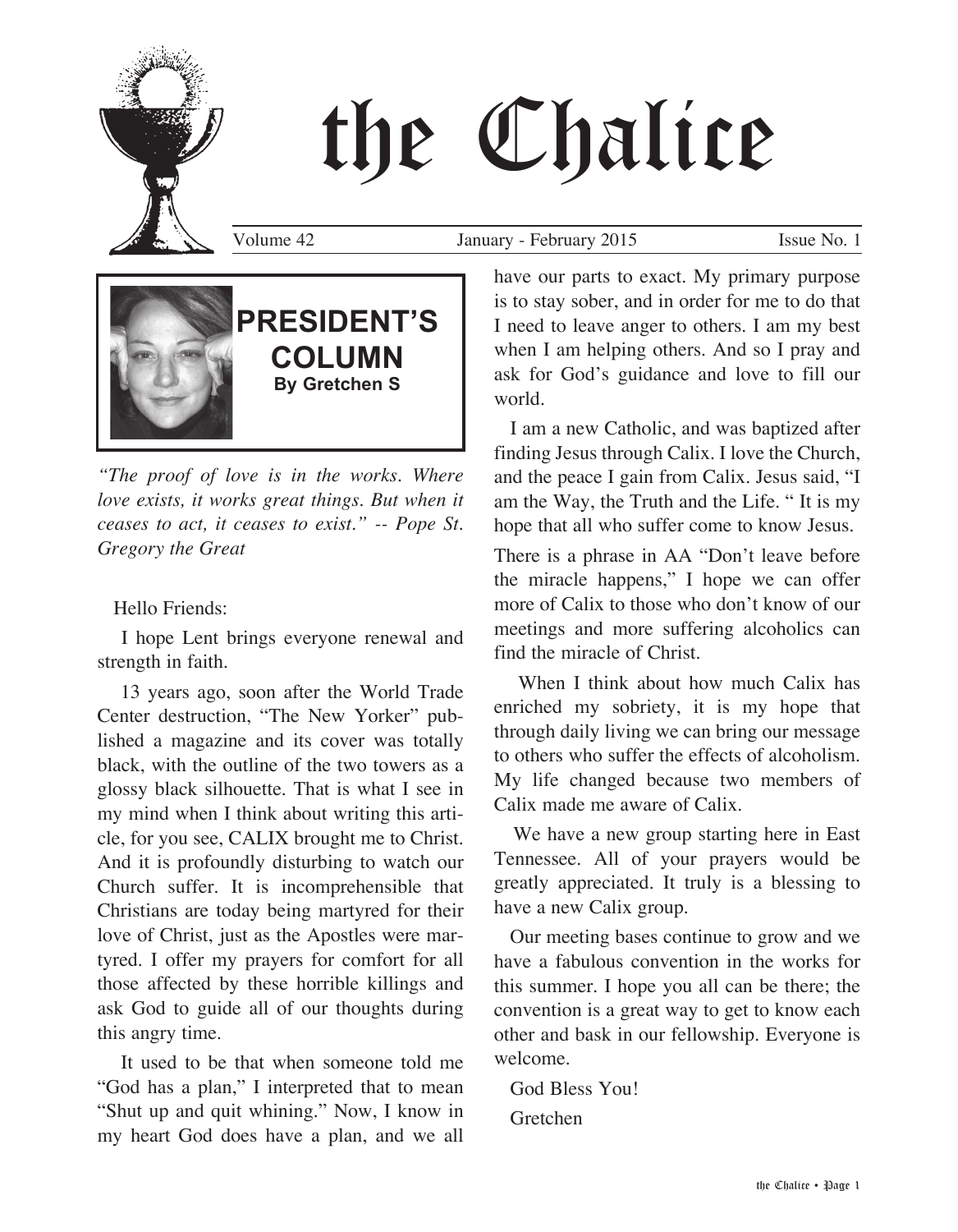

• Since the Convention in Malvern last summer, 3 members of the Calix Board of Directors have expired and Amy N. has resigned. If you are interested in becoming involved with the management of Calix International Affairs and are a dues paying member of Calix, the Board invites you to let me or Jim B. know. There is a 90 minute conference call each month (not much of a time commitment).

 • Dues can be paid online via PayPal on the website or by sending them snail-mail to the Office.

 • If you are a paid member and NOT receiving your Chalice via email, please contact me (drmikesanders@gmail.com) as some emails bounce each month. Please share this at your next meeting to insure we reach everybody.

• The TriCities Tennessee Calix Group meets at the ETSU Catholic Center on the 2nd and 3rd Saturday of each month starting with Mass at noon. The Catholic Center is at 734 Locust, Johnson City, TN. Contact me for additional info or directions if you're passing through.

 • The Glass Chapel at the Grotto at Mount Saint Mary's has been secured for the Convention Mass on Sunday, July 19th at 10AM. Both the Grotto and the Glass Chapel are worth the trip to the Convention!

• Bruce G., a member of the Northern Virginia group was elected to the Board of Directors at the February meeting. Welcome aboard Bruce.

the Chalice January - February 2015

# *An Old-timer Reflects* Tony T.

 A short time ago I was corresponding with Jim B. regarding our group membership. It was just before Thanksgiving and, aside from wishing him my best, I commented about my good fortune - a terrific wife, three married children, ten grandchildren, and all living close by. (My wife, Helen, lives with me, not close by…….although there was a time!).

None of this good fortune would be possible if it were not for AA, Al Anon, Al Ateen, Calix and my Catholic faith.

 We all realize that alcoholism is a family disease. Family members affected may drink heavily, may drink socially, or may not drink at all. (I was the most social drinker you would want to meet!). The alcoholic leaves his footprints on every other member, and each one must deal with that unfortunate influence. They can work through it alone or seek help in Al Ateen and Al Anon.

 I lived my pre-Army years in northeast Philadelphia with my sister, my mom and her parents. My dad died when I was eleven. I never had much of a relationship with him due to his absence and his inability to grasp the A A program. I heard AA mentioned, but have no idea how effective or available it was.

 My grandparents had a corner grocery store. My grandfather and later my mom was the butcher. I delivered orders to the neighbors from the time I could carry a box or a bag. Mom would drive and I would deliver. Responsibilities came early, but I had time to play sandlot baseball and high school football, and hang out on the corner with the guys in the evening. That is where, starting at about age thirteen, I honed my smoking and drinking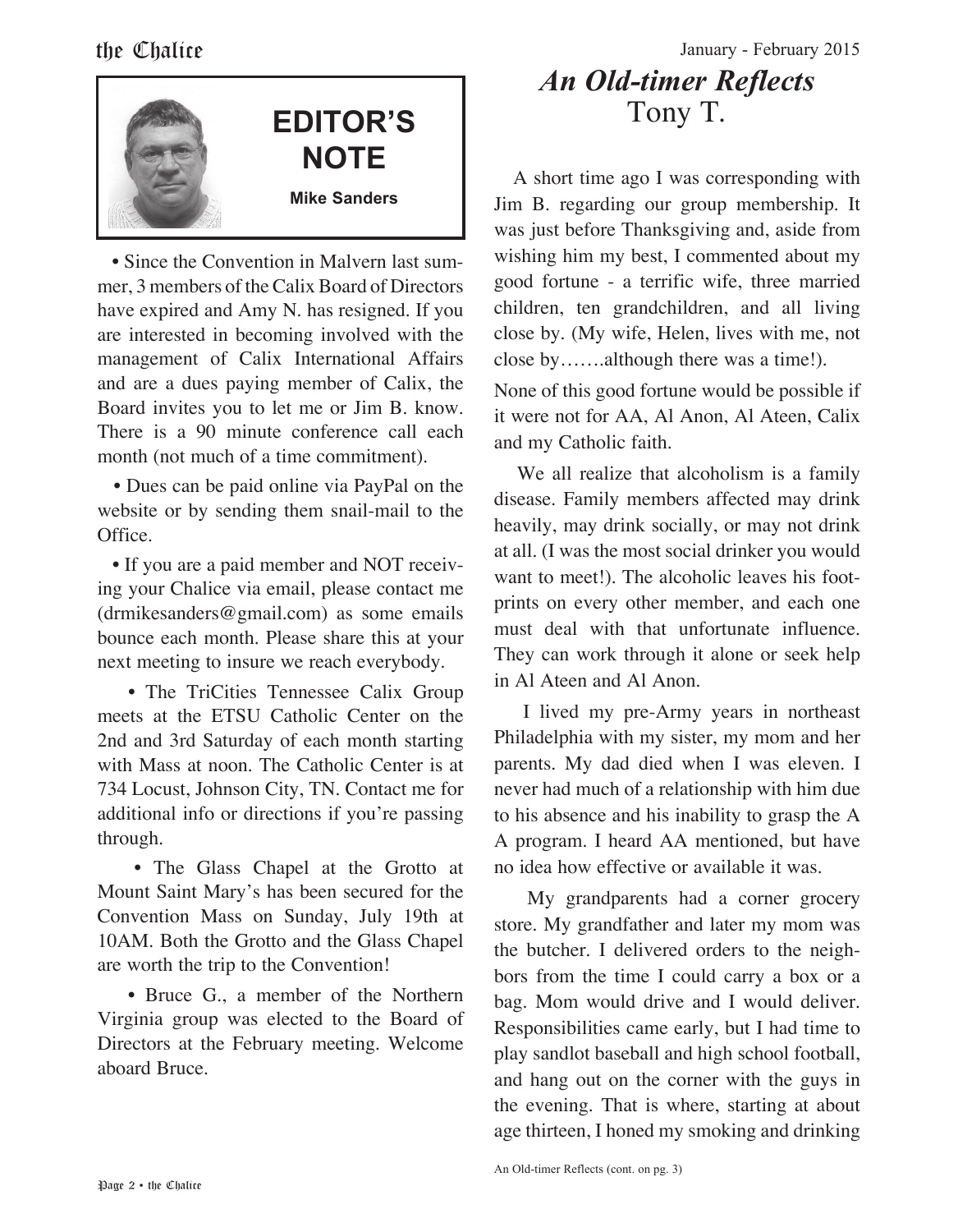An Old-timer Reflects, (cont. from pg. 2)

skills. The smoking ceased seventeen years later, and the drinking did me in five years after that.

 My grandparents came from Poland and were religious. We all went to Sunday Mass together until I went to parochial school for nine years; then I attended nine o'clock Mass with the school children. In tenth grade, I transferred to Frankford High, the neighborhood public school. (I was on my own by then, but Mom would check on Sunday by asking what the Gospel was about!)

 I drifted away from church when I knew I could get away with it- especially in the Army and college. However, there were a few times I attended Mass or spoke with a priest, if a special event occurred - like my first parachute jump at Ft. Campbell, Kentucky.

 Another occasion was by invitation. Helen had visited Holy Family Monastery for a Mass card and met Father Vincent Youngberg, a Passionist priest. In the course of conversation, he asked how things were at home. Helen said our marriage, and specifically, her husband could use a tune up! Father Vincent said he would phone me on a Sunday morning when I would be most vulnerable. He did and I was vulnerable, and we met.

 I was ready for this meeting as I had a significant void in my life. Career- wise I considered myself successful. We had relocated to Connecticut. I had a responsible position with a national corporation and was a very dynamic individual - the kind that could make a round peg fit into a square hole! Outwardly, all was well!

 Fr. Vince honed in on the influence of alcohol and offered three suggestions:

 1. AA 2. High Watch, Kent, CT (dry out) 3. Psychiatrist at the Institute for Living

I think my response was typical:

 1. I would not go to an A A meeting for fear I would be recognized

 2. No way I would spend my vacation time in a rehab!

 3. I felt comfortable matching wits with a psychiatrist. After only six visits, (five individual visits and a final with my wife). I thought I could convince him that I was normal.

 I chose number 3.- Nothing was accomplished. I think I wasted his time. His method was a prescription for antabuse and then help out of the hole the drug created. Regardless, I was an uncooperative candidate for this type of rehab. I was convinced that I was healthy and on the right track in all areas except spirituality

 Father Vincent wasn't a person to put all of his eggs in one basket. A knock on the door one evening and I was introduced to John. Father Vincent sent him to take me to AA. I said "NO!" John explained that no one said NO to Father Vincent and asked me not get him in trouble. So, I went, but - uncomfortable, wrong meetings, I couldn't relate! Slowly this changed, as I was able to see the craziness in others as a reflection of experiences in my life. Obviously I wasn't as bad as others, but similar. Slowly, I realized how thin the line was between sanity and insanity.

 During these initial meetings, Father Vincent introduced me to a Matt Talbot Retreat and the spirituality amongst alcoholics. Years later, Helen and I traveled to Dublin and met Matt Talbot's niece, Lily, his last living relative.

During that early period of recovery (or was it a time of awakening?), Father Vincent invited Helen and me to a Married Couples Retreat, but dismissed us before the final Mass. All present were to renew marriage vows, but he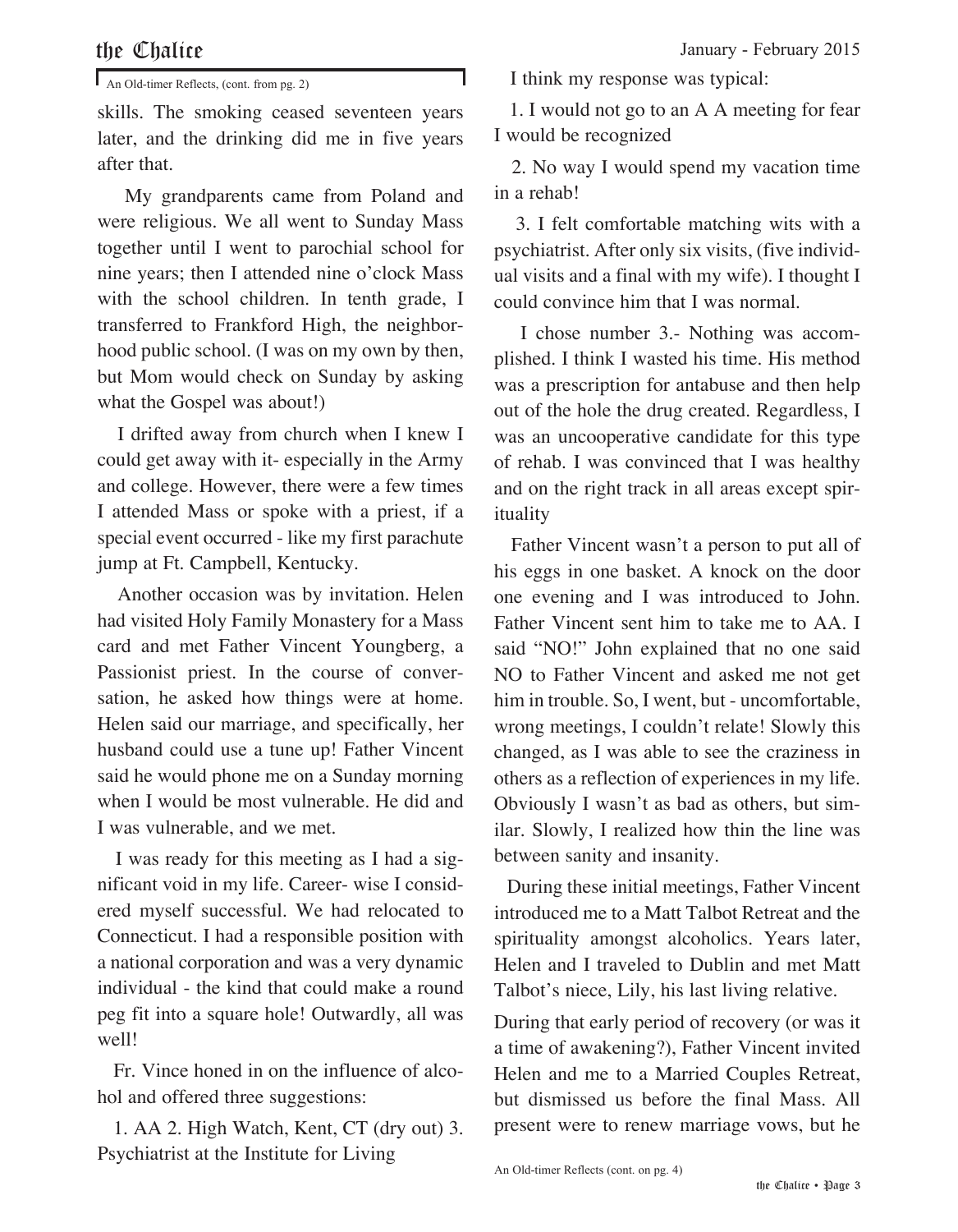An Old-timer Reflects, (cont. from pg. 3)

thought we weren't ready, as it would be too emotional for us. What insight he had! Again, another indication that I wasn't so unique - he had seen guys like me before !

 All of this was going on in the early seventies. In 1975, Calix was introduced in West Hartford. Although Helen and I were not founding members, we were early members. Our good friend, Father John O'Brien, also a Passionist, was the founding chaplain of the group which began and continues to meet at Holy Family Monastery and Retreat Center in West Hartford, CT. Father Terry Kristofak is our present chaplain and spiritual advisor.

 I realize that so much of the stress in my life was caused by the disease of alcoholism and the lack of spirituality. I was not living a Goddirected existence and I was trying to force the round peg of worldliness into the square void of my existence. My recovery from spiritual bankruptcy was due to the influence of friends such as Father Vincent, Father John, and Father Terry, my wife Helen, and the numerous members of Calix - they were ready and willing to share their love and compassion with another struggling human being.

 The seeds planted by my new friends were spread upon fertile soil which was tilled back in those early years by my mom and the nuns at St Martin of Tours. Their influence was like an insurance policy which was kept in wraps until needed

 I often joke about the drinking I continued to get Helen into Al Anon. She preceded me into the program by a year or so. And again - the wisdom of Father Vincent! As important as the spiritual aspect to my personal recovery, Helen's grasp of her program was and is the secret to the success and continuation of our marriage which has endured for more than

fifty years. Her faith is so very deep seated, going back to her early years in Europe and coming with her as a displaced person through the Bishop's Relief Fund. Also, her mom and step - father were Polish and also very strong in their faith.

 Now and then, I reflect back on the early program years for Helen and me. We were being re - located to Florida for a year. Father Vincent was hospitalized with foot surgery. We paid an unannounced visit to him. His response was: "If there were ever two people I never expected to see together again, it was you". The power of sobriety and spirituality!

In a world that has become more secular, Calix is an oasis where we can freely speak about what Christ means to us and how we cope and improve our religious connectivity to one another. Putting the cork in the bottle is easier for some than others, but the real secret, I believe, is filling the void with our new- found or dusted -off spirituality. It is also very important to realize our human condition. We just have to accept that, but the acceptance is the tough part! It is the result of one of the longest and most difficult journeys of our life - from our mind to our heart.

 Calix may not be the only group in which we can freely share our spirituality, but it is the only one that I know. Membership in our group is declining due to age, infirmities, or death. A long time member, Joe Lynch, recently died. Joe was with Calix from its beginning along with his wife, Dolores, a member of Al Anon. Dolores is not in the best of health and is in a care facility.

 To my dismay, younger persons are not easily attracted. I wish I knew the secret to rejuvenation! The power of example may be the key! If so, we must do our utmost to meet, pray together, and show others in our program the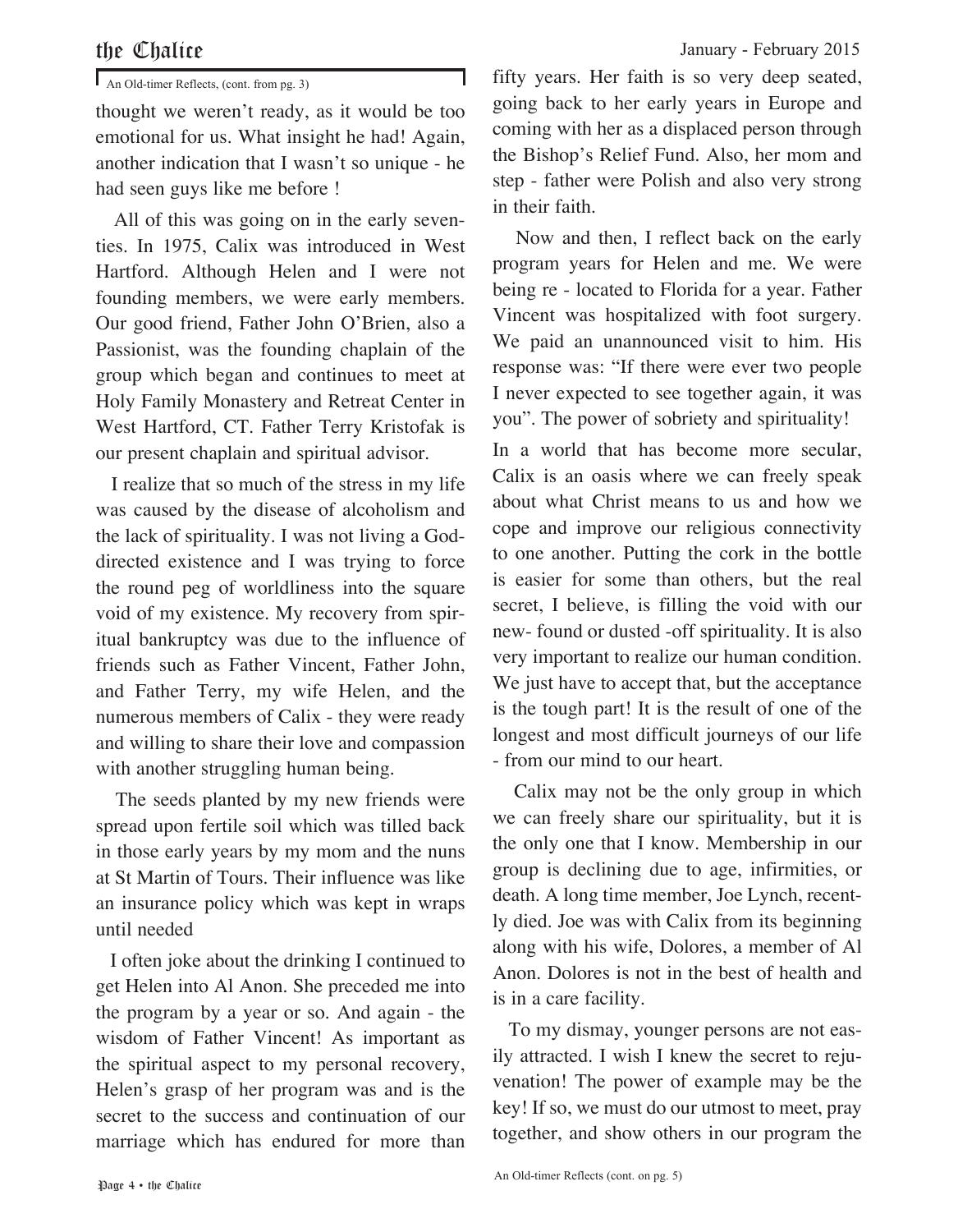An Old-timer Reflects, (cont. from pg. 4)

peace and serenity we derive from our gatherings. If I could put that peace and serenity into a hypodermic needle, and give a suffering alcoholic just five minutes of refuge, they would see the tremendous possibilities that we offer…. May God continue to bless us all.

 *Ed. Note. Tony is a Calix Member in West Hartford, CT. This story is reprinted in totality as some of it was left out last time it was printed.*

# *Remembering Jim O.*

 The Soul of Sponsorship contains a reprint of a 1958 article from The Grapevine written by Bill W entitled, "The Next Frontier – Emotional Sobriety." In the article, Bill briefly discusses his "false dependencies" on others for his satisfactions in life. By applying the prayer of St. Francis, and learning to express "love appropriate to each relationship in life," Bill finds himself "set free to live and love" in emotional sobriety.

 My journey through Twelve Step recovery has been a struggle with emotional sobriety. Prior to entering these rooms, basic empathy for others was a challenge, and true compassion was nonexistent. I was reflecting on the difference between empathy and compassion recently, after comforting a distraught colleague at work. A friend to whom I mentioned the work situation sent me the link to a video clip of Pope Francis in the Philippines. In the clip two small orphan children, on stage in front of millions, approach the pope and ask him why God permits suffering to occur in the world. His answer was poignantly unexpected: that God was not indifferent to suffering, but that we also need to "learn how to cry" to be

good Christians. Over the course of the next week, I began to see how sharing another's grief, in essence "learning to cry" with someone, provides a key differentiator between empathy and compassion. Empathy happens when we put ourselves in another's position, and perhaps allow ourselves to imagine how they must feel. With compassion, an active sharing of another person's feelings of grief, pain, and suffering becomes an act of appropriate love.

 Intellectually, I felt I was on the right track with my analysis, and then came the email with the simple subject line: "James Francis O'Keeffe's Obituary." I am not ashamed to say that it was the first time in over 35 years that I actually cried. And I prayed. And I sought comfort with my fellow Calix friends -grace upon grace.

 Jim was a true friend and a great collaborator in this adventure we call Calix. The news of his death reached most of us well after the fact. The email arrived the Monday before the "Rich in Mercy" weekend Day of Reflection he, Father Rapisarda and others in Ellicott City were hosting as a regional event. Jim and I had spoken earlier in the New Year, all was well, and we were going to enjoy this day together. We were going to plan our trip to Emmitsburg for a convention recon, and talk about Calix expansion plans in the Baltimore, Washington and Arlington diocese. Undoubtedly, we would have shared a few laughs as well. None of that came to pass, nor would Jim's dreams for Calix. Nor would his dream of serving the Church as a late vocation priest, a calling for which he was actively studying. His relationship with his children, just starting to blossom, was also cut tragically short.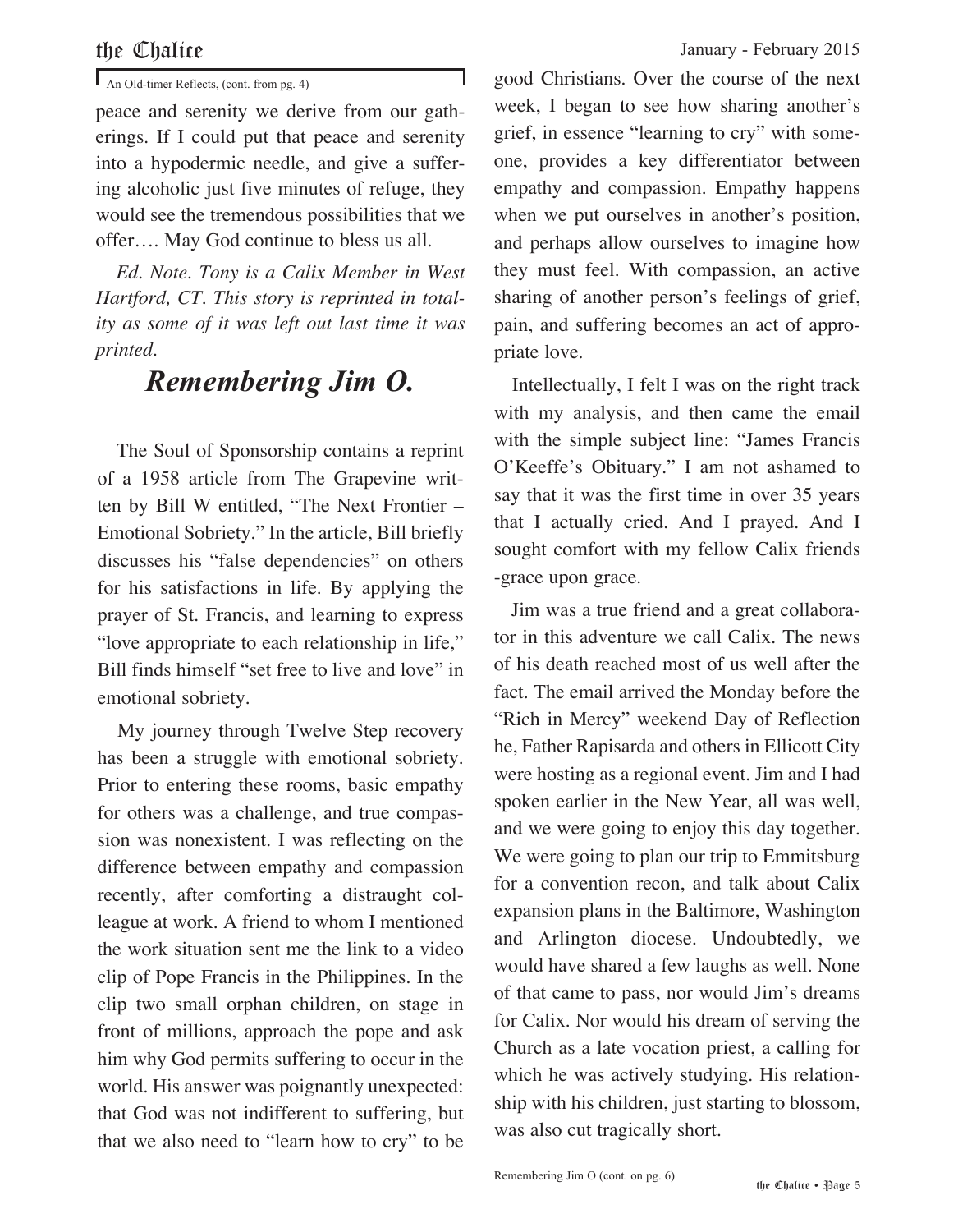Remembering Jim O, (cont. from pg. 5)

 In my home office, reflecting on Jim's passing and our friendship, I fired up iTunes and let the music ease my aching heart. The random shuffle called up Jimi Hendrix' "Castles Made of Sand" and I lost it a second time. The old adage says that if you want to make God laugh, tell him your plans. An image formed in my mind of Jim and me as youngsters on the Jersey shore making sandcastles, and with God the Almighty Father looking on us from above with great joy. Then it was time for us to leave our sandcastles, and for one of us to go "home." It was sad watching our castles "fall into the sea", but I have no doubt Jim is home with Our Father. And now he will be providing "Top Cover" for us as this Calix mission progresses in accordance with God's Merciful Will. Amen.

### Bruce G.

 *Jim O. was a member of the Calix Board of Directors and one of the Founders of the Ellicott City (Baltimore), MD Group. Jim had been the driving force organizing the upcoming Convention at Mount Saint Mary's. Bruce G. is one of the Founders of the Northern Virginia Group.*

## *Regarding Matt Talbot* A letter to Mary Costello

### Hello Mrs. Costello,

 My name is Matthew G. I wanted to submit to you my "story" of what happened to me in October of 2011. I have been a heavy drinker since the age of 16. My alcoholism has progressed since that time. Through high school and college at the University of Maine, my heavy drinking turned into alcoholic drinking.

I did graduate from U. Maine in 1993 with a degree in Public Administration. Throughout my professional career my drinking escalated until I was drinking every day. In 2009 I admitted myself into the local alcoholic rehabilitation floor at Maine General Hospital. I was inpatient for 5 days and then went through their intensive out-patient program for six weeks. I went to AA for the next six month but relapsed back into alcoholic drinking. I continued to drink. In April 2001 I was fired from my job. I continued to drink until June of 2011. At that time my wife noticed that my legs and ankles were swollen. I was admitted into the Main General's medical-surgical floor for ascites. I spent 5 days being drained of fluid from my body because my liver was not functioning well. After that, I stopped drinking for a couple of months until Columbus Day, 2011. I went into the bathroom at my house and vomited all blood. My wife took me to the emergency room where I vomited blood a second time in their bathroom. A doctor came into the exam room to ask questions. At that moment I vomited a volume of blood that almost filled the pink bucket. I was rushed into emergency surgery because I had acute varices (\*1). I had 3 bleeds in my esophagus and upper GI tract. I had lost almost four pints of blood within 30 minutes. Most people die after losing that much blood in any type of bleed out. My family came up from Portland and as practicing Catholics they prayed to Matt Talbot throughout my entire surgery. The doctor was a gastroenterologist who should not have been at the hospital at that time because it was night. After surgery I was given a 50% survival rate. There can be a second bleed within 2 days. On the second night I was losing oxygen and a nurse had to keep me alive Regarding Matt Talbot (cont. on pg. 7)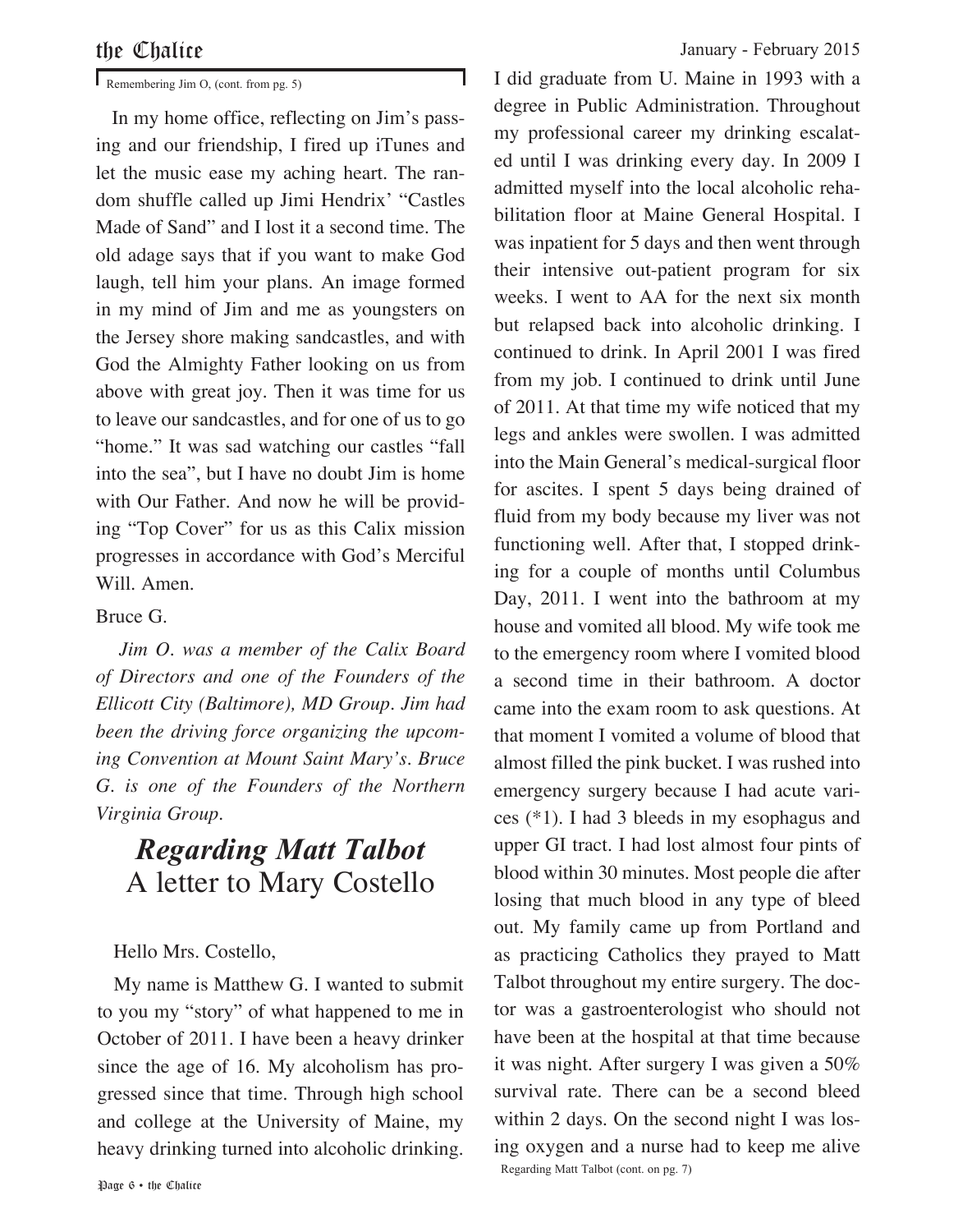Regarding Matt Talbot, (cont. from pg. 6)

with a very high level of oxygen as she sat next to me with mask on my face; I was in the fetal position and I strongly feel I had a near death experience that night. Through the grace of God and the prayers of my family to Matt Talbot, I lived through this ordeal. I send you my story for two reasons.

 1. In AA they say you will always hear someone tell your story but for the 3 years and 3 months I I have been sober I have been to more than 300 meetings in Maine, Florida and Detroit and I have never heard anyone tell my story,

 2. I feel Matt Talbot interceded in my life and allowed me to live and be with me that October, Many things happened that first evening that if they did not occur I would not be alive today: 1. My wife was able to get me to the hospital within five minutes. 2. The only surgeon in the area capable of doing the surgery was in the hospital late that night. 3. I survived the second night through the concern of the nurse who agreed to stay with me throughout the night.

 I found your information through a talk you gave at the Matt Talbot Kitchen this past November, in Lincoln Nebraska. I would like to get your insight about this miraculous experience.

Sincerely,

### Matt G.

 *Needless to say, I contacted Matt and spoke to him in greater detail about his experience. I think it's a wonderful story and I've sent the information along to Fr lawless in Dublin. Even if it doesn't rise to the levels the Cardinals in Rome might need to declare* 

*something a "miracle," it sounds like one to me! What do you think? It's a marvelous story, isn't it? – Mary C.*

\*1. Abnormal dilation and lengthening of veins; varicose veins (Dictionary.com)

# *Lenten ideas from Mary Costello*

 I'm such a food addict, or sugar addict or just downright undisciplined person that I don't think I ever made it through an entire Lent in my life without breaking the fasting rules. Abstinence doesn't bother me at all because I love cheese, all kinds of fish, and any other meatless meal. I've said countless rosaries, private Stations of the Cross and other penances for my inability to keep my mouth shut – food-wise anyway,

 Even though I'm "over the hill," I'm in pretty good health. Don and I both think fasting is still a good Lenten penance and we try, or I should say, I try, to keep up this practice during these Forty Days. Why is it that it's so hard for me and not hard at all for him? Hmpf. Just one more reason for me to drown in self pity….

 Here are a few other ideas to spice up your Lent: We can curse and rail against cell phones and iPads but I have found numerous apps you might be interested in to expand your Lenten practices. For some of you this is exciting news and the rest of you will be laughing at me since you've been using these things for years now, but let's spread the word to those of us to whom it is news! I now have three Rosary apps on my phone and have found it a blessing to have someone lead the rosary for me. It helps me concentrate and my mind does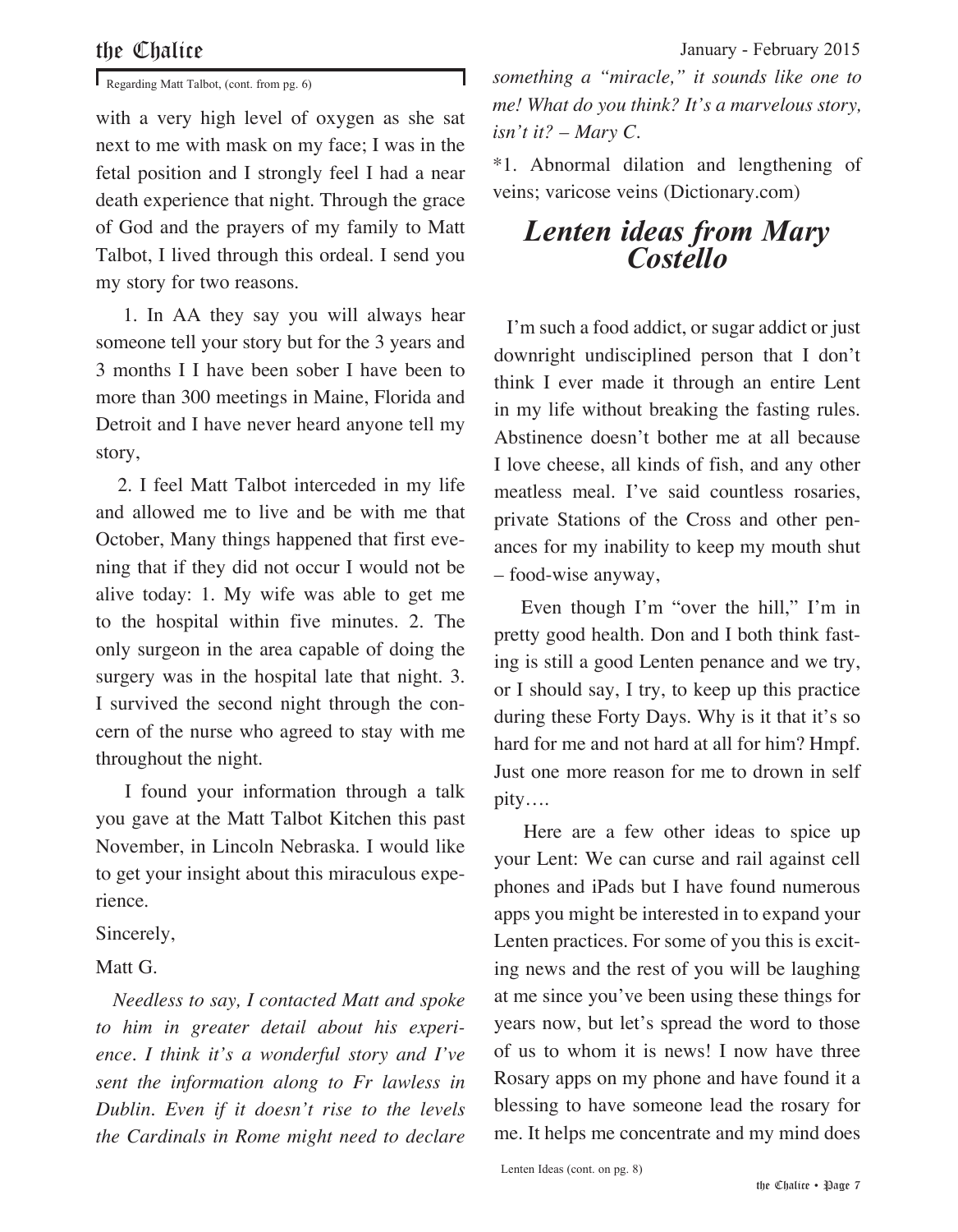### Page 8 • the Chalice

#### Lenten Ideas, (cont. from pg. 5)

not wander. One I have is set to music; one is a Franciscan brother leading; one is a woman. Try them all and see which one you prefer (Don doesn't like either; to each his own!!). I also have the Divine Mercies Chaplet on my phone. I don't want this to be a commercial so just look in your "Apps store" or "Apps" and you'll find several versions of that, also.

 I'm sharing these especially for people like me who are housebound or feel they don't have time to get out and go to services at church. Or maybe they need a babysitter!

 Another wonderful little help I have on my phone is the "Word of the Day" from gratefulness.org. I don't think I've ever enjoyed opening an e-mail as much as I enjoy opening these little words of wisdom that come 2 or 3 times a week. A perfect day brightener. Once you sign up, they will keep coming well after Easter!

Matthew Kelley, author of "Dynamic Catholic" is offering us an opportunity for the "best Lent ever" through his program of daily e-mails and weekly short videos. My grand-daughter Margaret e-mailed me an invitation to join this program and since I am familiar with Michael Kelley's writing, and the fact that the program is free, it sounded like a winner. You can still sign up through Michael Kelley's web page: info@DynamicCatholic.com

 Several columnists, websites and bloggers have suggested "Five books to read for Lent." So I decided to add my own recommendations: "Surprised by Joy," by C.S. Lewis: this is your introduction to C.S. Lewis, his biography, and describes his miraculous conversion from atheist to Christian. A wonderful book and one of my all time favorites. Lewis isn't just for kids, you know.

 "Imitation of Christ," by Thomas a Kempis. A must-read book for every spiritual person -even if you have to plod through it!!

"Seven Story Mountain" by Thomas Merton. I'm always surprised when I hear someone say how moved they were by this biography, and when people, especially men, say "This book brought me back to the church." I guess I shouldn't be surprised because I love Merton's other spiritual writings such as "Seeds of Contemplation," and find myself going back to them again and again.

 "The Story of a Soul: The Autobiography of the Little Flower" Every Catholic HAS to read this book; every Catholic has to know this story, just as we have to know the stories of Joan of Arc and Bernadette and Fatima. But St. Therese and her family were one of a kind and her story is simply magnificent. If you have time, find the love story of Therese' parents. Another beautiful story.

 The fifth book I'd recommend to you is any book about your patron saint or a saint that has become special to you. I can never stop reading about Venerable Matt Talbot and St Philippine Duchesne. There are now several books about each of these, just as there are several books on St. Joseph (although the standard is by Fr. Francis Filas, S.J.) There are numerous books on most of the more popular saints.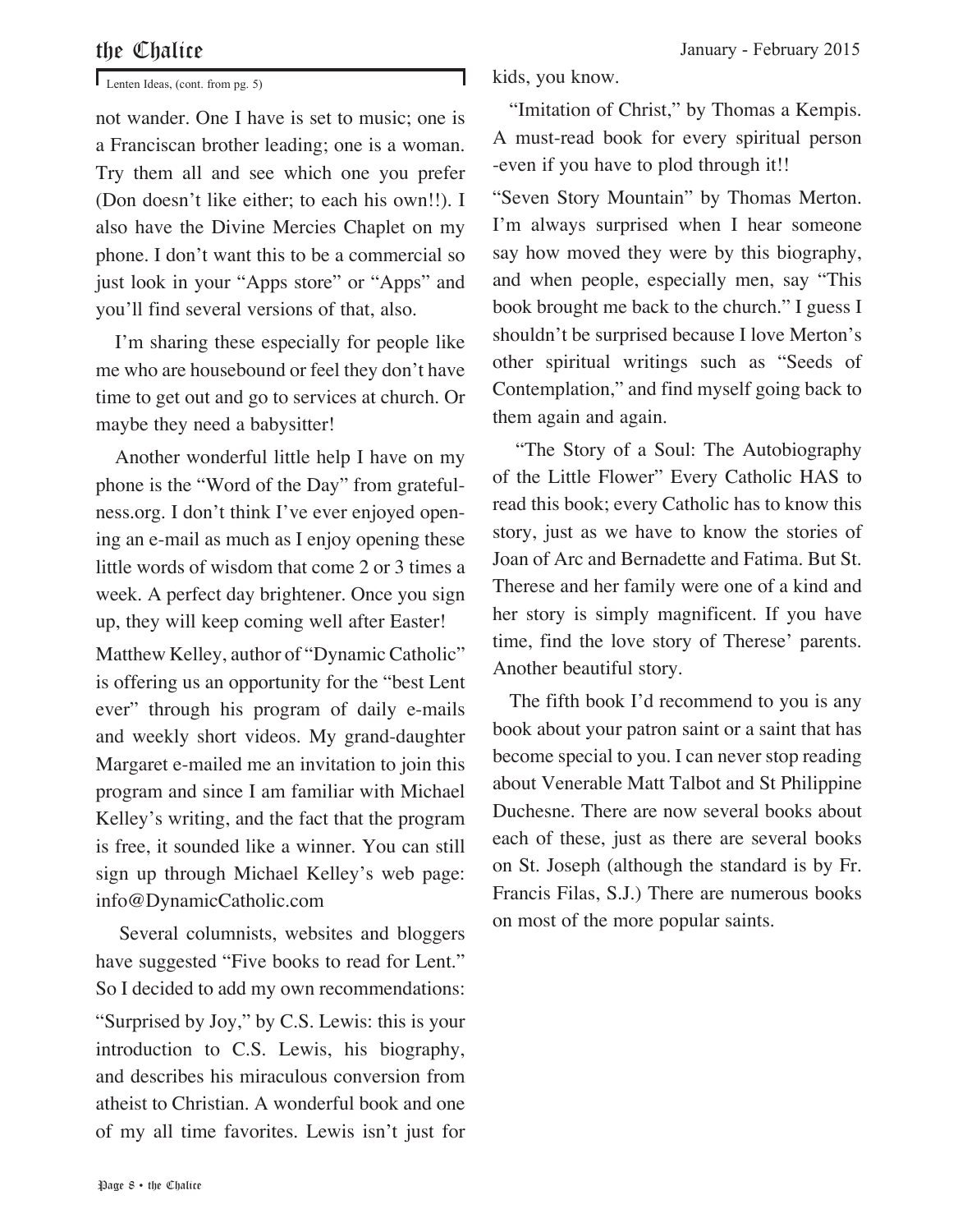# the Chalice January - February 2015 *An Old-timer Speaks about Calix. Lawrence Capouch* By Mike Sanders

 My phone was ringing and the call was coming from Minnesota. I answered it to hear a man introduce himself as a member of Calix who has read in The Chalice that I was seeking the stories of Old Timers. This both surprised me and excited me at the same time. Since Larry doesn't have the capacity to submit his story in writing, we agreed to talk a few days later. The following recollection is his story – a powerful example of being in service to others. –Ed.

 Larry was born in Inkster, North Dakota on July 24, 1931 into a farming family where he had 13 brothers and sisters. The Great Depression struck and the Capouch family struggled to keep the farm. Around the age of 12, as the family lost the farm, Larry and his family were dispersed to survive. Larry moved and began to work for room and board where he would receive second hand clothing and a meager existence. He claims that he was an alcoholic by the age of 13.

 As Larry turned 17, his father signed the paperwork and Larry joined the US Army. Following basic training, he was sent to Germany and was stationed in Stuttgart and Hanau functioning as a drill sergeant. I asked him as an active alcoholic how he liked being in Germany with all of their beer. He liked being in Germany but didn't like the beer because it couldn't get him high enough. He preferred cognac and wine. Larry left the Army in 1953 and was fortunate to have never faced combat as the Korean War spanned his tenure of service.

 He returned stateside in 1953 and found himself in Minneapolis, MN and employed by Great Northern Railroad. Three years later, he married Theresa Marie at St. Stevens in Minneapolis where he proudly states 'the first Calix Group' started. As of this writing, he is looking up who the priest and Bishop were at the time. Between 1956 and 1971, Larry and Theresa had 3 sons.

 By the time Larry entered his first treatment center on December 10, 1971 at Pioneer House Theresa Maria had already begun attending Alanon meetings. He was discharged from treatment and stayed sober for a short while before he picked up the drink again. By September 17, 1973 when he entered treatment again, he was done and hasn't had a drink since (coming up on 42 years). He started attending AA meetings in the greater northeastern section of Minneapolis and has started meetings. He was also attending Mass at St. Mary's where he saw a notice about Calix Meetings in 1975. He decided to go and that's where he met Fr. Luger. I asked Larry what benefit he obtained from Calix meetings and he was quick to respond. He stated he feels that his recovery is a rebirth – a new life after living through Hell on Earth. He feels that attending Mass in Calix, receiving the Eucharist, having breakfast and the meeting humbled him. He found God in AA, but Calix humbled him. "The more you love God, the more humble you become".

 Over the next four years Larry and Theresa Marie attended Calix and they loved it. When he was discharged from his second treatment, he asked his sons to attend at least 2 AlaTeen meetings and to his surprise, they kept going. To this date, none of his sons have had any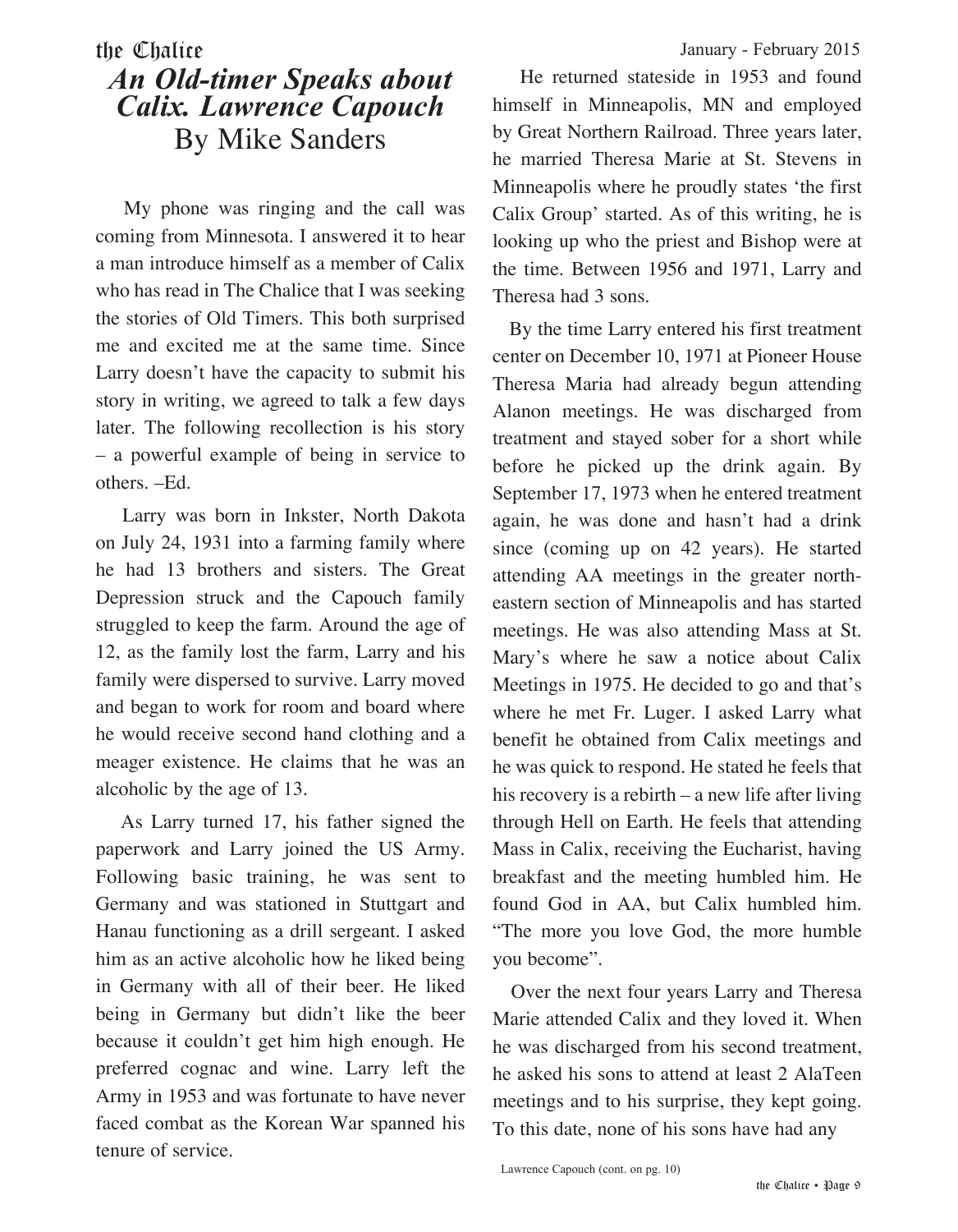problems with alcohol or drugs. Larry and Theresa shared what they found in Calix and invited other couples to join them.

 Larry's difficulties weren't over. He was struggling with significant spinal injury that resulted in him being put on disability in 1979. As a result, Larry and Theresa moved to the Lawrence Lake area outside of Grand Rapids where he has started a number of AA meetings. There are no Calix groups in the area, but he has maintained his membership in Calix and stays connected with our lay organization via The Chalice. As of today, Larry has had multiple spinal surgeries, but that hasn't prevented him from helping others. He got involved with a treatment center in the Lawrence Lake area where for 25 years where he volunteered to hear 5th steps. He estimates that he has heard thousands of 5th steps and was the only nonpriest, non-clergy, non-therapist to do so. He has given this work up, however. He felt that it was beginning to drain him too much.

 Larry lost the love of his life, Theresa, on June 13, 1999 and states that he misses her more today than he did yesterday. His brothers and sisters thought that he'd remarry but he hasn't found a woman like Theresa Marie. He says he hugs them all at AA meetings though.

 For the past year, Larry has been in a nursing home suffering from complications of his back surgeries. He recently had his 5th operation where the surgeon was able to repair a leak he had around his spinal column – the leaking of spinal fluid was causing him almost unbearable headaches. Since his surgery, he is up and around with a walker and is learning to walk again. AA has been bringing meetings to him and he is grateful for that.

Lawrence Capouch, (cont. from pg. 9) I shared a little bit about my recovery, my experience in Calix and he recalled the details of my path from The Chalice. He read a few passages from our President's recent column and stated to me "you got a good one". I asked Larry why he didn't start a new Calix group in the Lawrence Lake area. He responded that he's just now getting back to church after his surgery – I guess we'll see what the Holy Spirit has planned!

> Larry and I ended our call with us promising to pray for each other, and I ask you to also pray for Larry. I want to thank Larry for reaching out and sharing his story with me – I feel richer as a result.

# *Joe McGehrin*

 If you've been to many Calix Conventions, you probably have met Joe McGehrin at some point. I regret to inform the Society that Joe has passed. Joe suffered a stroke several months ago, and as a result of progressive dementia coupled with the stroke, was called home February 1, 2015.

 Joe was 83, had 46 years of sobriety and was an AA champion. Joe met Bill W. in person, and he helped a number of sports celebs during his AA tenure. Joe always would say, "Don't be a sourpuss. Keep a smile on your face." Joe was the central figure in the South Jersey Calix group and regularly ordered as many Matt Talbot medals as we had in our bookstore.

 Joe was a graduate of LaSalle University where he played varsity basketball. He loved the Phillies and the Eagles and hated bosses. A few years back was when he called me and asked if I could get 2 tickets to the Vikings-Eagles playoff game. I think the game was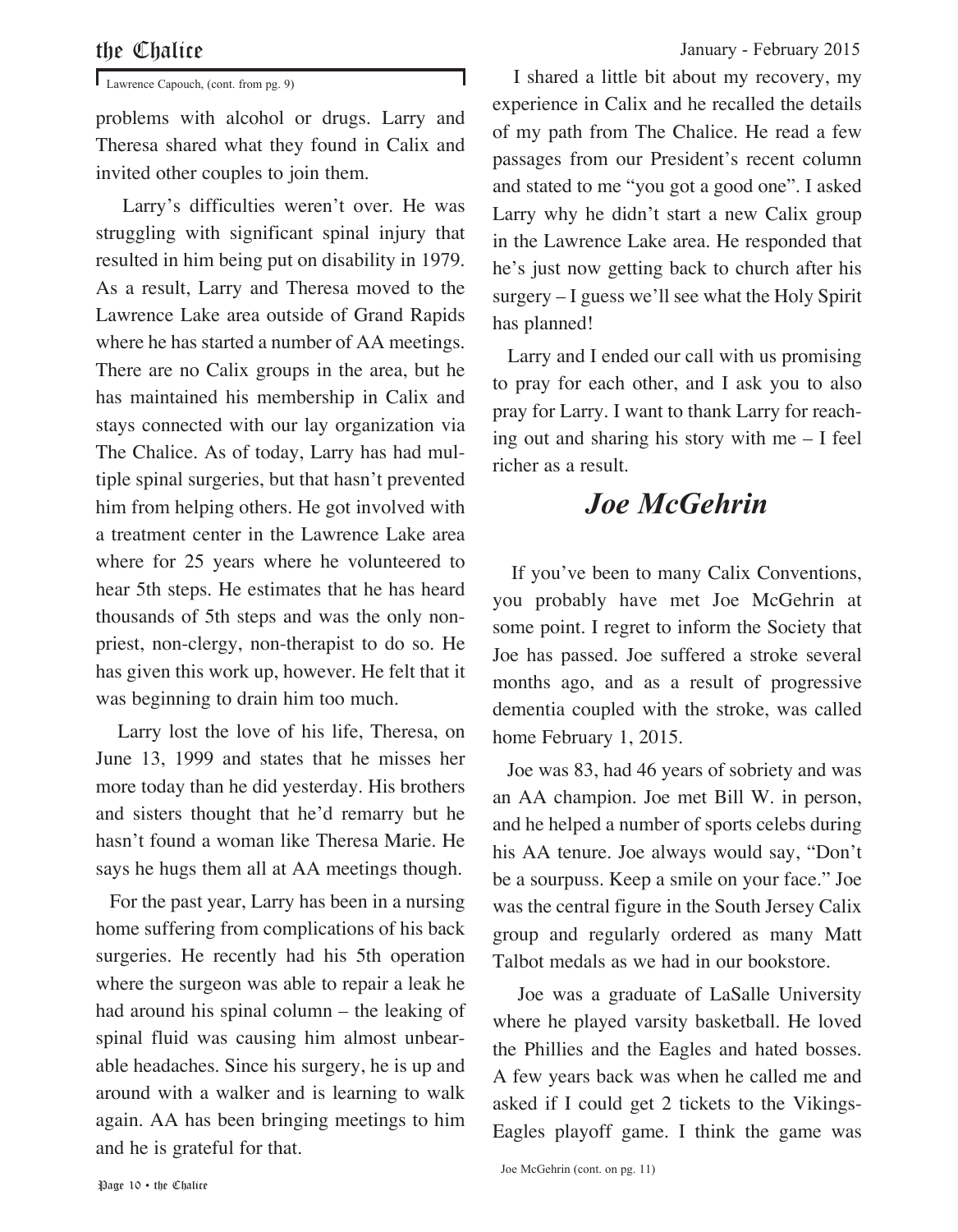$\mathbf{J}$  Joe McGehrin, (cont. from pg. 10)

only about 2 weeks away, but I told Joe to stay on the phone while I went on line. The cheapest tickets I could find were \$150.00 each. I told Joe that, and I heard him ask his son Terry if that was OK. He came back with a yes. I got the details of his flight, and I picked them up and brought them to our house. They stayed with us 2 nights, and I'll never forget how amused my son was listening to the stories Joe loved to tell in his Philly accent.

When Joe and I would talk on the phone, I could always count on him asking a sports trivia question, and he always asked how the Twins or Vikings were doing and how much snow we had if it was winter. He would always add,"Keep that snow there. You're a good man, Jim and I love you guys."

Joe was unique and will be missed by both Calix and his family.

Jim B

#### **CALIX LITERATURE**

| <b>No Turning Back</b><br>by Fr. Donald Calloway, MIC \$17.00 Ppd.                                                    |              |
|-----------------------------------------------------------------------------------------------------------------------|--------------|
| <b>Calix and the Twelve Steps</b><br>by Fr. Arnold Luger, 63 pages                                                    | \$9.00 Ppd.  |
| The Light of Faith<br>by Fr. Francis Canavan, SJ                                                                      | \$9.00 Ppd.  |
| By the Grace of God<br>by Fr. Francis Canavan, SJ                                                                     | \$11.00 Ppd. |
| <b>Parables and Ponderings</b><br>by A. Fenker, SPCC, D.Min                                                           | \$9.00 Ppd.  |
| Recovery Meditation on the Stations of the                                                                            |              |
| Cross (Back in Print!)<br>by Msgr. Harrington                                                                         | \$5.00 Ppd.  |
| <b>Sister Ignatia Angel of Alcoholics</b>                                                                             |              |
| <b>Anonymous</b><br>by Mary Darrah                                                                                    | \$17.00 Ppd. |
| A 12 Step Approach to the Spiritual<br><b>Exercises of St. Ignatius</b><br>52 meditations, & their relation to the 12 |              |
| Steps.<br>by James Harbaugh, SJ                                                                                       | \$18.00 Ppd. |
| One Day at a Time in Al-Anon \$18.00 Ppd.                                                                             |              |
| <b>Heaven's Homecoming</b><br>by Fr. Douglas Mckay                                                                    |              |
| (Grays Ferry Chaplain)                                                                                                | \$12.00 Ppd. |
| 12 Step Review (set)<br>By Fr. Emmerich Vogt                                                                          | \$15.00 Ppd. |
| Let the Oppressed Go Free<br>by Cardinal Justin Rigali                                                                | \$6.00 Ppd.  |
| The 12 Steps and Catholic Spirituality<br>by Fr. Leo Dolan                                                            | \$1.00 ea.   |
| Matt Talbot Prayer Card - B & W                                                                                       | .20 ea.      |
| Matt Talbot Medal                                                                                                     | .70 ea.      |
| <b>Intro to Calix Packet</b>                                                                                          | \$1.50 ea.   |
| Calix Induction Ceremony                                                                                              | .30 ea.      |